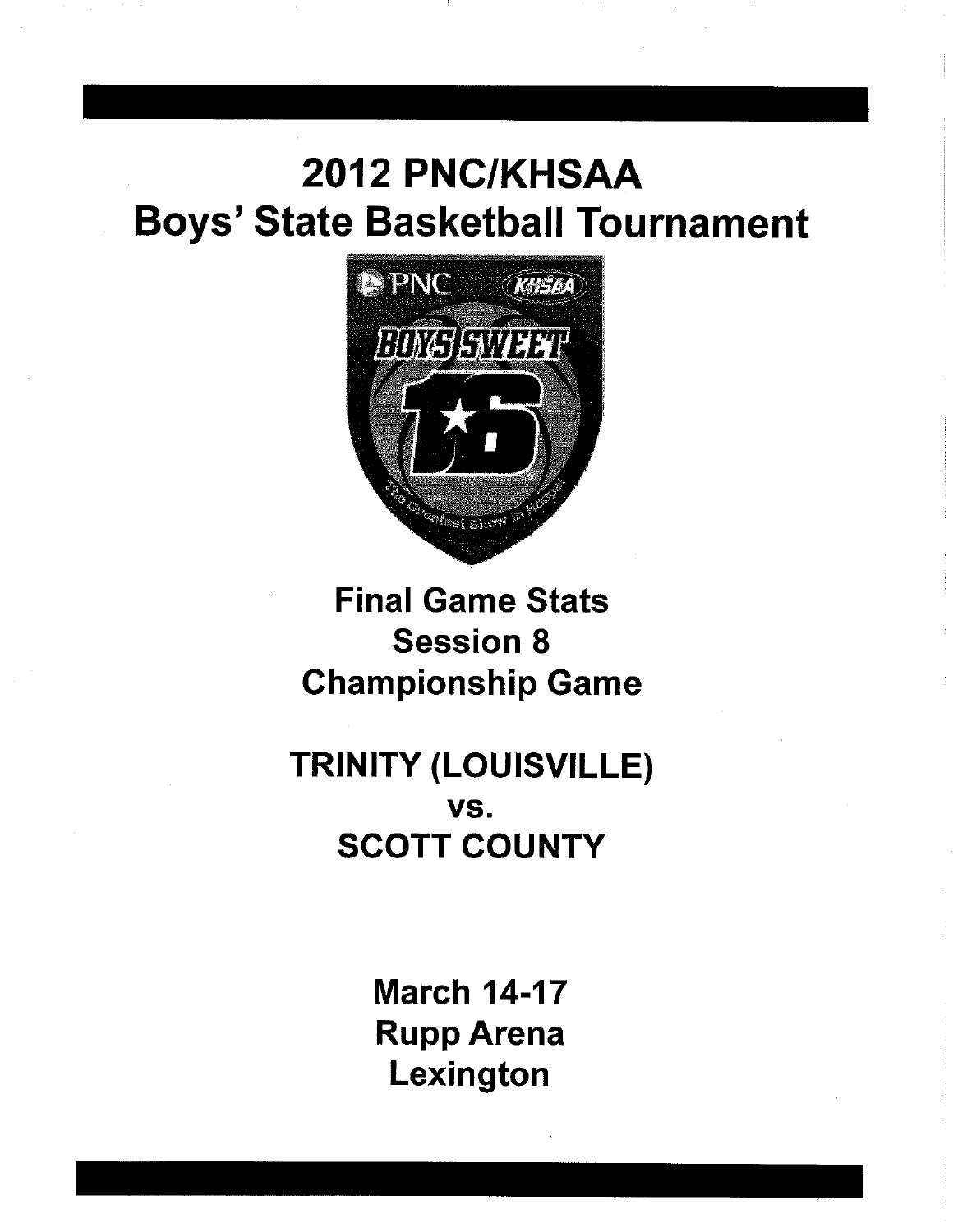

#### Official Basketball Box Score -- Game Totals -- Final Statistics **SCOTT COUNTY vs TRINITY** 03/17/12 8:10 pm at RUPP ARENA-LEXINGTON, KY

 $\pm$  10  $\pm$ 

 $\sim$  $\pm 1$ 



#### **SCOTT COUNTY 53 . 34-5**

-1

|                                                                                                                                                                                                                                        |                       |   | Total     | 3-Ptr                | <b>Rebounds</b> |                     |                         |             |           |     |                |             |             |          |     |
|----------------------------------------------------------------------------------------------------------------------------------------------------------------------------------------------------------------------------------------|-----------------------|---|-----------|----------------------|-----------------|---------------------|-------------------------|-------------|-----------|-----|----------------|-------------|-------------|----------|-----|
| ##                                                                                                                                                                                                                                     | Player                |   |           | FG-FGA FG-FGA FT-FTA |                 |                     |                         | Off Def Tot | <b>PF</b> | TP  | A.             |             | TO Blk Stll |          | Min |
| 23                                                                                                                                                                                                                                     | HARRIS, JOSH          |   | $1 - 3$   | 0-0                  | $0 - 1$         |                     |                         |             | 3         | 2   | 2              |             | 0           |          | 27  |
| 24                                                                                                                                                                                                                                     | <b>IVEY, ISAIAH</b>   |   | 2-6.      | $0 - 0$              | $6 - 8$         | 0                   |                         |             |           | 10  | $\overline{0}$ | 1           | O           |          | 30  |
| 32                                                                                                                                                                                                                                     | MANNING, TAMRON       |   | 9-14      | 3-4                  | $7 - 11$        |                     | 4                       | 5           | 3         | 28. | 0              |             | $\mathbf 0$ | 3        | 30  |
| 10                                                                                                                                                                                                                                     | RICHARDSON, QUINN     | g | $1 - 4$   | $1 - 1$              | $2 - 2$         | 0                   | 4                       | 4           |           | 5   | 3 <sub>1</sub> | 2           | 0           | $\Omega$ | 27  |
| 12                                                                                                                                                                                                                                     | <b>GILBERT, TRENT</b> | g | $2 - 3$   | $0 - 1$              | $2 - 2$         | 0                   |                         |             | 4         | 6   |                | 0           | $\mathbf 0$ |          | 25  |
| 01                                                                                                                                                                                                                                     | HADDIX, JALEN         |   | $1 - 3$   | $0 - 0$              | $0 - 0$         | $^{\circ}0^{\circ}$ | $\overline{\mathbf{0}}$ | [O          |           | 2   | 0              |             | $\mathbf 0$ |          | 5   |
| 03                                                                                                                                                                                                                                     | BRYANT, ZACH          |   | $0 - 0$   | $0-0$                | $0-0$           | 0                   | 0                       | 0           |           | 0   |                | 0           | 0           | 0        | 10  |
| 11                                                                                                                                                                                                                                     | MURRAY, MATT.         |   | $0 - 0$   | $0 - 0$              | $0 - 0$         | $\mathbf 0$         | $\bf{0}$                | 0           |           | 0   |                | $\mathbf 0$ | $\mathbf 0$ | 0        | 2   |
| 30                                                                                                                                                                                                                                     | MARTINI, TONI         |   | $0 - 0$   | $0 - 0$              | $0 - 0$         | 0                   | $\Omega$                | 01          | 0         | 0   | 0              | $\Omega$    | 0           | 0        |     |
| 33                                                                                                                                                                                                                                     | PETERSON, MATT        |   | $0 - 0$   | $0 - 0$              | $0 - 0$         | $\overline{0}$      | 0                       | 0           | 0         | 0   | $\mathbf 0$    | 0           | $\mathbf 0$ | 0        |     |
| 44                                                                                                                                                                                                                                     | SHORT, ANDREW         |   | $0 - 0$   | $0 - 0$              | $0-0$           | 0                   |                         | 0           | 0         | 0.  | $\bf{0}$       | 0           | $\mathbf 0$ | 0        |     |
|                                                                                                                                                                                                                                        | Team                  |   |           |                      |                 |                     | 0                       |             |           |     |                |             |             |          |     |
|                                                                                                                                                                                                                                        | Totals                |   | $16 - 33$ | $4 - 6$              | $17 - 24$       | 3.                  | 11                      | 14          | 20        | 53  | 8              | 7           | $\mathbf 0$ | 7        | 160 |
| 50.0%<br>2nd half:<br>$9 - 19$<br>47.4%<br>$16 - 33$<br>FG % 1st Half:<br>7-14<br>48.5%<br>Game:<br>Deadball<br>66.7%<br>2nd half:<br>$2 - 3$<br>66.7%<br>$3FG$ % 1st Half:<br>$2 - 3$<br>$4 - 6$<br>66.7%<br><b>Rebounds</b><br>Game: |                       |   |           |                      |                 |                     |                         |             |           |     |                |             |             |          |     |
| 3,1<br>$4 - 9$<br>2nd half: 13-15<br>44.4%<br>86.7%<br>Game: 17-24 70.8%<br>FT % 1st Half:                                                                                                                                             |                       |   |           |                      |                 |                     |                         |             |           |     |                |             |             |          |     |

#### **TRINITY 71 • 35-3**

|    |                                                                                                                                                                                                                                                                                                                                  |   | Total     | 3-Ptr                | Rebounds  |                |                |             |    |                 |          |             |                |              |                |
|----|----------------------------------------------------------------------------------------------------------------------------------------------------------------------------------------------------------------------------------------------------------------------------------------------------------------------------------|---|-----------|----------------------|-----------|----------------|----------------|-------------|----|-----------------|----------|-------------|----------------|--------------|----------------|
| ## | Player                                                                                                                                                                                                                                                                                                                           |   |           | FG-FGA FG-FGA FT-FTA |           |                |                | Off Def Tot | PF | TP              | A        |             | TO BIK Sti     |              | Min            |
| 22 | DIEUDONNE, NATHAN                                                                                                                                                                                                                                                                                                                | f | $3 - 8$   | $1 - 1$              | $5-5$     | $\overline{3}$ | 9              | 12          |    | 12              | 1        | 3           | 2              | 0            | 27             |
| 04 | HICKS, DARRYL                                                                                                                                                                                                                                                                                                                    | g | $5 - 7$   | $3 - 5$              | $0 - 0$   | 0              |                |             | 4  | 13              | 0        |             | $\mathbf 0$    | 0            | 19             |
| 10 | <b>FOSTER, CHARLES</b>                                                                                                                                                                                                                                                                                                           | g | $6 - 8$   | $2 - 3$              | $4 - 6$   |                | 3              | 4           | 2  | 18              |          |             | $\mathbf 0$    | 0            | 26             |
| 13 | <b>SAXTON, TROY</b>                                                                                                                                                                                                                                                                                                              | g | $4 - 5$   | $2 - 2$              | $3 - 4$   | $\mathbf{0}$   | 0              | $\mathbf 0$ | 0  | 13              | 3        | $\mathbf 0$ | 0              | 0            | 24             |
| 32 | QUICK, JAMES                                                                                                                                                                                                                                                                                                                     | g | $5 - 8$   | $0 - 2$              | $0 - 1$   |                | 0              |             | 3  | 10 <sub>l</sub> | 3        |             | $\mathbf 0$    | 0            | 28             |
| 01 | <b>IVORY, TREY</b>                                                                                                                                                                                                                                                                                                               |   | $0 - 0$   | $0 - 0$              | $0 - 0$   | $\mathbf{0}$   | $\Omega$       | $\mathbf 0$ | 0  | 0               | $\bf{0}$ | 0           | $\mathbf 0$    | 0            |                |
| 14 | <b>HEPLER, HUNTER</b>                                                                                                                                                                                                                                                                                                            |   | $0 - 0$   | $0 - 0$              | $0-0$     | 0              | 0              | 0           | 0  | 0               | 0        | 1.          | $\mathbf 0$    | 0            | 2              |
| 20 | PERITO, ANDREW                                                                                                                                                                                                                                                                                                                   |   | $0 - 0$   | $0 - 0$              | $2 - 2$   | 0              |                |             | 2  | 2               | 0        | 0           | $\mathbf 0$    | 0            | 10             |
| 21 | RICE, MILES                                                                                                                                                                                                                                                                                                                      |   | $0 - 1$   | $0 - 0$              | $0 - 0$   | $\mathbf 0$    | $\mathbf 0$    | $\mathbf 0$ | 4  | 0               | 3        | 0           | 0              |              | 9              |
| 31 | THURMAN, DAMON                                                                                                                                                                                                                                                                                                                   |   | $1 - 1$   | $1 - 1$              | $0 - 0$   | $\Omega$       | $\overline{0}$ | 0           |    |                 | 0        | 0           | 0              |              | $\overline{2}$ |
| 33 | <b>OWENS, CRAIG</b>                                                                                                                                                                                                                                                                                                              |   | $0-0$     | $0 - 0$              | $0 - 0$   | 0              | 0              | 0           |    | 0               | 1        | 1           | 0              | 0            | 5              |
| 34 | STROTHMAN, SAM                                                                                                                                                                                                                                                                                                                   |   | $0 - 0$   | $0 - 0$              | $0 - 0$   | $\Omega$       | 0              | $\mathbf 0$ |    | 0               |          | 0           | 0              |              | 2              |
| 44 | PAGE, DEMARCUS                                                                                                                                                                                                                                                                                                                   |   | $0 - 0$   | $0 - 0$              | $0 - 0$   | 0              |                |             |    | $\Omega$        |          |             | <sup>0</sup>   |              | 5              |
|    | Team                                                                                                                                                                                                                                                                                                                             |   |           |                      |           | $\Omega$       |                |             |    |                 |          |             |                |              |                |
|    | <b>Totals</b>                                                                                                                                                                                                                                                                                                                    |   | $24 - 38$ | $9 - 14$             | $14 - 18$ | 5              | 17             | 22          | 21 | 71              | 13       | 9           | $\overline{2}$ | $\mathsf{2}$ | 160            |
|    | FG % 1st Half: 11-19<br>57.9%<br>2nd half: 13-19<br>68.4%<br>Game: 24-38<br>63.2%<br>Deadball<br>$6 - 7$<br>85.7%<br>3FG % 1st Half:<br>42.9%<br>2nd half:<br>$9 - 14$<br>64.3%<br>$3 - 7$<br>Rebounds<br>Game:<br>1,1<br>85.7%<br>2nd half:<br>$8 - 11$<br>72.7%<br>$6 - 7$<br>$14 - 18$<br>$FT \% 1st Half:$<br>77.8%<br>Game: |   |           |                      |           |                |                |             |    |                 |          |             |                |              |                |

Officials: SCOTT BOTTOMS, MIKE ASHURST, JEFF WATSON, A-JOHNNY WEBB<br>Technical fouls: SCOTT COUNTY-None. TRINITY-None. Attendance: 14064

| periods<br>bv.<br>icore | 1st | $\mathbf{r}$<br>2na | 3rd | 4ŧh | `otar |
|-------------------------|-----|---------------------|-----|-----|-------|
|                         |     |                     | 16  | -   | 53    |
|                         | . . |                     | O   | ∽   | ד '   |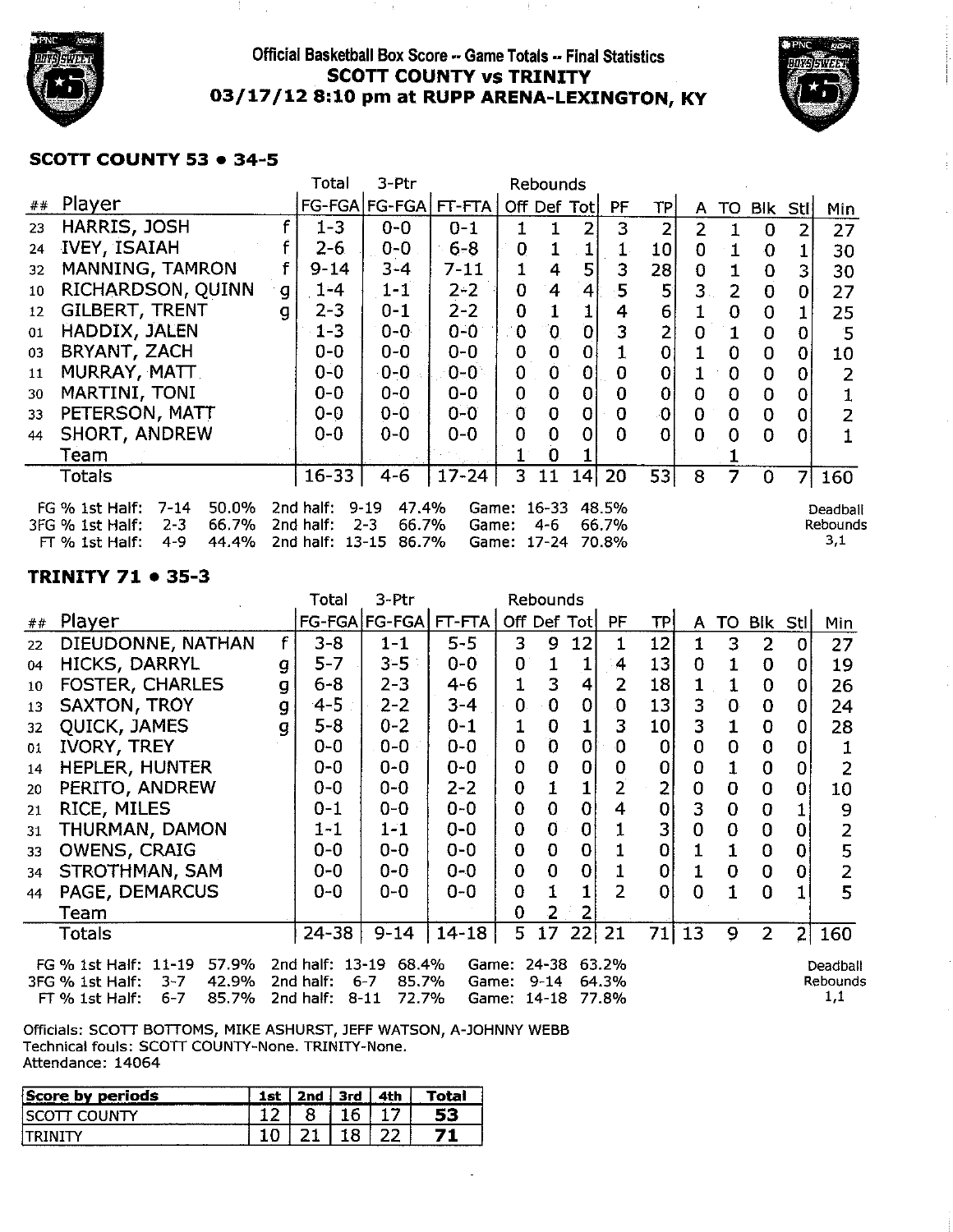

### **SCOTT COUNTY vs TRINITY 03/17/12 8:10 pm at RUPP ARENA-LEXINGTON, KY 1st PERIOD Play-by-Play (Page 1)**



| <b>HOME TEAM: TRINITY</b>             | Time           | <b>Score</b> |                | Margin VISITORS: SCOTT COUNTY        |
|---------------------------------------|----------------|--------------|----------------|--------------------------------------|
| TURNOVR by DIEUDONNE, NATHAN          | 07:42          |              |                | STEAL by GILBERT, TRENT              |
|                                       | 06:56          | $0 - 2$      | V <sub>2</sub> | GOOD! LAYUP by IVEY, ISAIAH [PNT]    |
| MISSED 3 PTR by HICKS, DARRYL         | 06:25          |              |                |                                      |
| REBOUND (OFF) by DIEUDONNE, NATHAN    | 06:25          |              |                |                                      |
| MISSED 3 PTR by QUICK, JAMES          | 05:52          |              |                | REBOUND (DEF) by RICHARDSON, QUINN   |
| BLOCK by DIEUDONNE, NATHAN            | 05:34          |              |                | MISSED LAYUP by HARRIS, JOSH         |
|                                       | 05:34          |              |                | REBOUND (OFF) by (TEAM)              |
|                                       | 05:26          |              |                | TURNOVR by IVEY, ISAIAH              |
| GOOD! LAYUP by HICKS, DARRYL [FB/PNT] | 05:24          | $2 - 2$      | T <sub>1</sub> |                                      |
| <b>ASSIST by FOSTER, CHARLES</b>      | 05:24          |              |                |                                      |
|                                       | 05:03          | $2 - 5$      | V <sub>3</sub> | GOOD! 3 PTR by MANNING, TAMRON       |
|                                       | 05:03          |              |                | ASSIST by HARRIS, JOSH               |
|                                       | 04:38          |              |                | FOUL by HARRIS, JOSH (P1T1)          |
| TURNOVR by HICKS, DARRYL              | 04:27          |              |                |                                      |
|                                       | 03:57          | $2 - 8$      | V6             | GOOD! 3 PTR by MANNING, TAMRON       |
|                                       | 03:57          |              |                | ASSIST by RICHARDSON, QUINN          |
| GOOD! LAYUP by FOSTER, CHARLES [PNT]  | 03:46          | $4 - 8$      | $V_4$          |                                      |
|                                       | 03:34          | $4 - 10$     | V 6            | GOOD! LAYUP by MANNING, TAMRON [PNT] |
| GOOD! JUMPER by FOSTER, CHARLES       | 03:05          | $6 - 10$     | V <sub>4</sub> |                                      |
| FOUL by HICKS, DARRYL (P1T1)          | 02:33          |              |                |                                      |
|                                       | 02:33          |              |                | TIMEOUT MEDIA                        |
| SUB IN: RICE, MILES                   | 02:33          |              |                |                                      |
| SUB IN: PAGE, DEMARCUS                | 02:33          |              |                |                                      |
|                                       | 02:33          |              |                |                                      |
| SUB OUT: HICKS, DARRYL                | 02:33          |              |                |                                      |
| SUB OUT: SAXTON, TROY                 |                |              |                | TURNOVR by RICHARDSON, QUINN         |
|                                       | 02:32<br>02:28 | $8 - 10$     | V <sub>2</sub> |                                      |
| GOOD! LAYUP by QUICK, JAMES [FB/PNT]  | 02:10          |              |                |                                      |
|                                       |                |              |                | MISSED JUMPER by IVEY, ISAIAH        |
|                                       | 02:10          |              |                | REBOUND (OFF) by HARRIS, JOSH        |
| STEAL by PAGE, DEMARCUS               | 02:07          |              |                | TURNOVR by HARRIS, JOSH              |
| MISSED LAYUP by DIEUDONNE, NATHAN     | 01:51          |              |                | REBOUND (DEF) by MANNING, TAMRON     |
| REBOUND (DEF) by FOSTER, CHARLES      | 01:44          |              |                | MISSED 3 PTR by MANNING, TAMRON      |
| MISSED JUMPER by DIEUDONNE, NATHAN    | 01:37          |              |                | REBOUND (DEF) by (DEADBALL)          |
| FOUL by PAGE, DEMARCUS (P1T2)         | 01:37          |              |                |                                      |
| SUB IN: PERITO, ANDREW                | 01:37          |              |                |                                      |
| SUB IN: OWENS, CRAIG                  | 01:37          |              |                |                                      |
| SUB OUT: FOSTER, CHARLES              | 01:37          |              |                |                                      |
| SUB OUT: DIEUDONNE, NATHAN            | 01:37          |              |                |                                      |
| FOUL by PAGE, DEMARCUS (P2T3)         | 01:23          |              |                |                                      |
| SUB IN: HICKS, DARRYL                 | 01:23          |              |                |                                      |
| SUB OUT: PAGE, DEMARCUS               | 01:23          |              |                |                                      |
| STEAL by RICE, MILES                  | 01:15          |              |                | TURNOVR by RICHARDSON, QUINN         |
| GOOD! LAYUP by QUICK, JAMES [FB/PNT]  | 01:12          | $10 - 10$    | T <sub>2</sub> |                                      |
| <b>ASSIST by RICE, MILES</b>          | 01:12          |              |                |                                      |
| FOUL by RICE, MILES (P1T4)            | 00:56          |              |                |                                      |
|                                       | 00:52          | $10 - 12$    | V <sub>2</sub> | GOOD! LAYUP by MANNING, TAMRON [PNT] |
|                                       | 00:52          |              |                | ASSIST by RICHARDSON, QUINN          |
| MISSED JUMPER by RICE, MILES          | 00:23          |              |                | REBOUND (DEF) by RICHARDSON, QUINN   |

#### SCOTT COUNTY 12, TRINITY 10

|                                              | $\mathsf{In}$ | Off 2nd Fast      |                   |                         |
|----------------------------------------------|---------------|-------------------|-------------------|-------------------------|
| 1st period-only Paint T/O Chance Break Bench |               |                   |                   |                         |
| SCOTT COUNTY 6 5 0                           |               |                   | $\Omega$ $\Omega$ | Score tied - 2 times.   |
|                                              |               | TRINITY 8 6 0 6 0 |                   | Lead changed - 0 times. |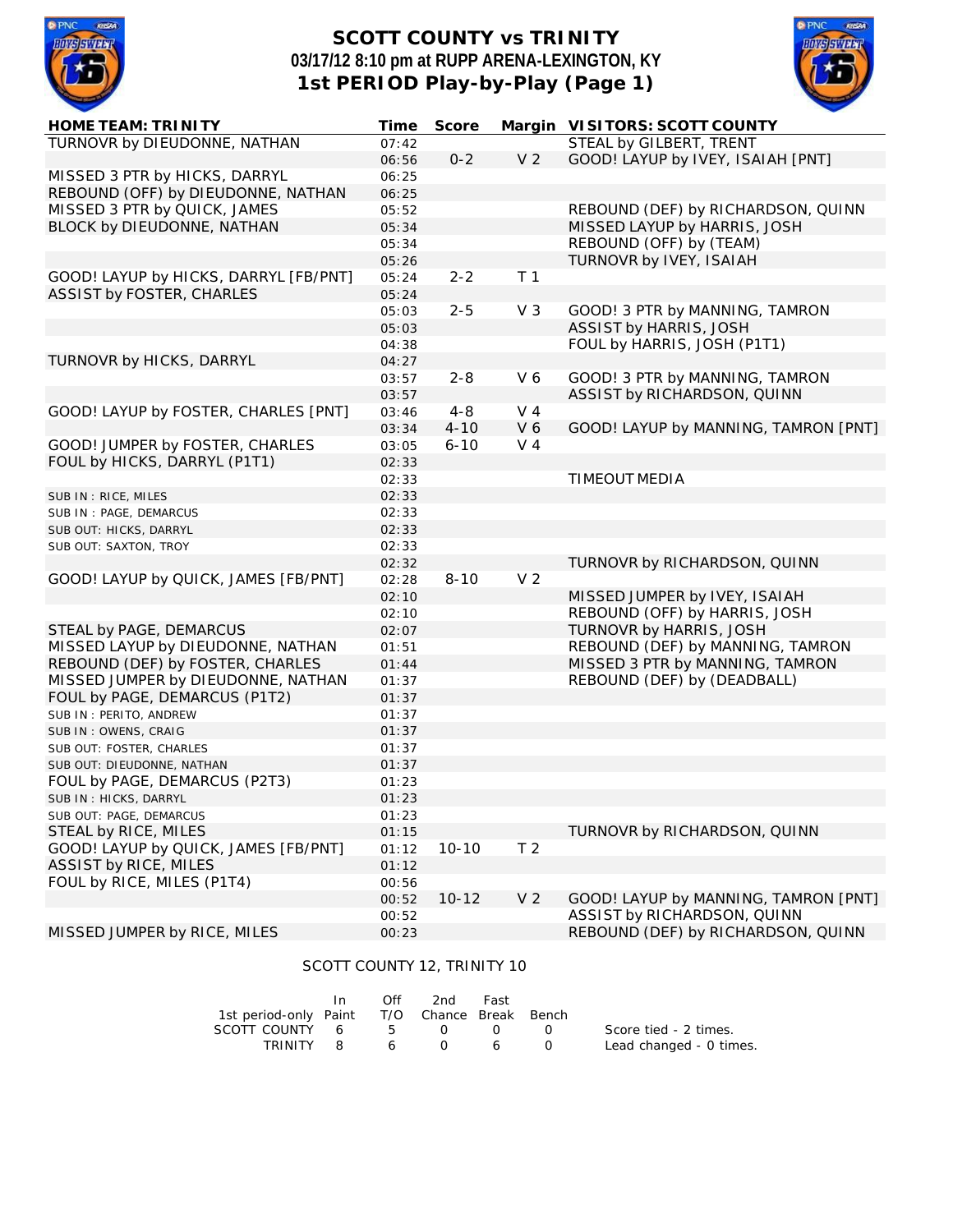

### **SCOTT COUNTY vs TRINITY 03/17/12 8:10 pm at RUPP ARENA-LEXINGTON, KY 2nd PERIOD Play-by-Play (Page 1)**



| <b>HOME TEAM: TRINITY</b>            | <b>Time</b> | Score     |                | Margin VISITORS: SCOTT COUNTY        |
|--------------------------------------|-------------|-----------|----------------|--------------------------------------|
| SUB IN: RICE, MILES                  | 08:00       |           |                |                                      |
| SUB OUT: QUICK, JAMES                | 08:00       |           |                |                                      |
| FOUL by RICE, MILES (P2T5)           | 07:33       |           |                | MISSED FT SHOT by IVEY, ISAIAH       |
|                                      | 07:33       |           |                | REBOUND (OFF) by (DEADBALL)          |
|                                      | 07:33       | $10 - 13$ | V <sub>3</sub> | GOOD! FT SHOT by IVEY, ISAIAH        |
| SUB IN: QUICK, JAMES                 | 07:33       |           |                |                                      |
| SUB OUT: RICE, MILES                 | 07:33       |           |                |                                      |
| MISSED 3 PTR by QUICK, JAMES         | 07:14       |           |                | REBOUND (DEF) by MANNING, TAMRON     |
|                                      | 06:44       | $10 - 15$ | V <sub>5</sub> | GOOD! LAYUP by GILBERT, TRENT [PNT]  |
|                                      | 06:25       |           |                | FOUL by HARRIS, JOSH (P2T2)          |
|                                      | 06:25       |           |                | SUB IN: HADDIX, JALEN                |
|                                      |             |           |                |                                      |
|                                      | 06:25       |           |                | SUB OUT: HARRIS, JOSH                |
|                                      | 06:14       |           |                | FOUL by RICHARDSON, QUINN (P1T3)     |
| GOOD! FT SHOT by DIEUDONNE, NATHAN   | 06:13       | $11 - 15$ | V <sub>4</sub> |                                      |
| GOOD! FT SHOT by DIEUDONNE, NATHAN   | 06:13       | $12 - 15$ | V <sub>3</sub> |                                      |
|                                      | 06:06       |           |                | TIMEOUT 30sec                        |
| REBOUND (DEF) by FOSTER, CHARLES     | 05:55       |           |                | MISSED JUMPER by HADDIX, JALEN       |
| GOOD! FT SHOT by DIEUDONNE, NATHAN   | 05:50       | $13 - 15$ | V <sub>2</sub> | FOUL by HADDIX, JALEN (P1T4)         |
| GOOD! FT SHOT by DIEUDONNE, NATHAN   | 05:50       | 14-15     | V <sub>1</sub> |                                      |
| FOUL by FOSTER, CHARLES (P1T6)       | 05:43       |           |                |                                      |
|                                      | 05:36       |           |                | TURNOVR by MANNING, TAMRON           |
| GOOD! LAYUP by FOSTER, CHARLES [PNT] | 05:27       | $16 - 15$ | H <sub>1</sub> |                                      |
|                                      | 05:24       |           |                | TIMEOUT 30sec                        |
|                                      | 05:18       |           |                | TURNOVR by HADDIX, JALEN             |
|                                      | 05:04       |           |                | FOUL by HADDIX, JALEN (P2T5)         |
|                                      | 05:04       |           |                | SUB IN: HARRIS, JOSH                 |
|                                      | 05:04       |           |                | SUB OUT: HADDIX, JALEN               |
| MISSED JUMPER by DIEUDONNE, NATHAN   | 04:58       |           |                | REBOUND (DEF) by HARRIS, JOSH        |
| FOUL by HICKS, DARRYL (P2T7)         | 04:49       |           |                | MISSED FT SHOT by MANNING, TAMRON    |
|                                      | 04:49       |           |                | REBOUND (OFF) by (DEADBALL)          |
|                                      | 04:49       | $16 - 16$ | T <sub>3</sub> | GOOD! FT SHOT by MANNING, TAMRON     |
| SUB IN: PERITO, ANDREW               | 04:49       |           |                | SUB IN: BRYANT, ZACH                 |
| SUB OUT: HICKS, DARRYL               | 04:49       |           |                | SUB OUT: GILBERT, TRENT              |
| TURNOVR by DIEUDONNE, NATHAN         |             |           |                | STEAL by HARRIS, JOSH                |
| FOUL by DIEUDONNE, NATHAN (P1T8)     | 04:28       |           |                |                                      |
| REBOUND (DEF) by DIEUDONNE, NATHAN   | 04:27       |           |                | MISSED FT SHOT by HARRIS, JOSH       |
|                                      | 04:27       |           |                |                                      |
| GOOD! 3 PTR by SAXTON, TROY          | 04:17       | 19-16     | $H_3$          |                                      |
|                                      | 04:11       | 19-18     | H 1            | GOOD! LAYUP by IVEY, ISAIAH [FB/PNT] |
|                                      | 04:11       |           |                | ASSIST by RICHARDSON, QUINN          |
| GOOD! 3 PTR by FOSTER, CHARLES       | 03:50       | $22 - 18$ | H 4            |                                      |
| ASSIST by QUICK, JAMES               | 03:50       |           |                |                                      |
|                                      | 03:32       |           |                | FOUL by RICHARDSON, QUINN (P2T6)     |
| SUB IN: RICE, MILES                  | 03:32       |           |                | SUB IN: GILBERT, TRENT               |
| SUB IN: OWENS, CRAIG                 | 03:32       |           |                | SUB OUT: BRYANT, ZACH                |
| SUB OUT: SAXTON, TROY                | 03:32       |           |                |                                      |
| SUB OUT: DIEUDONNE, NATHAN           | 03:32       |           |                |                                      |
| GOOD! 3 PTR by FOSTER, CHARLES       | 03:20       | $25 - 18$ | H 7            |                                      |
| FOUL by PERITO, ANDREW (P1T9)        | 02:49       |           |                |                                      |
|                                      | 02:49       |           |                | TIMEOUT MEDIA                        |
|                                      | 02:49       | $25 - 19$ | H 6            | GOOD! FT SHOT by IVEY, ISAIAH        |
| REBOUND (DEF) by (DEADBALL)          | 02:49       |           |                | MISSED FT SHOT by IVEY, ISAIAH       |
| GOOD! FT SHOT by PERITO, ANDREW      | 02:49       | $26 - 19$ | H 7            | FOUL by MANNING, TAMRON (P1T7)       |
| GOOD! FT SHOT by PERITO, ANDREW      | 02:49       | $27 - 19$ | H 8            |                                      |
| SUB IN: DIEUDONNE, NATHAN            | 02:49       |           |                |                                      |
| SUB IN: SAXTON, TROY                 | 02:49       |           |                |                                      |
| SUB OUT: RICE, MILES                 | 02:49       |           |                |                                      |
| SUB OUT: OWENS, CRAIG                | 02:49       |           |                |                                      |
| FOUL by QUICK, JAMES (P1T10)         | 02:23       |           |                | MISSED FT SHOT by MANNING, TAMRON    |
|                                      | 02:23       |           |                | REBOUND (OFF) by (DEADBALL)          |
|                                      | 02:23       | $27 - 20$ | H 7            | GOOD! FT SHOT by MANNING, TAMRON     |
|                                      |             |           |                |                                      |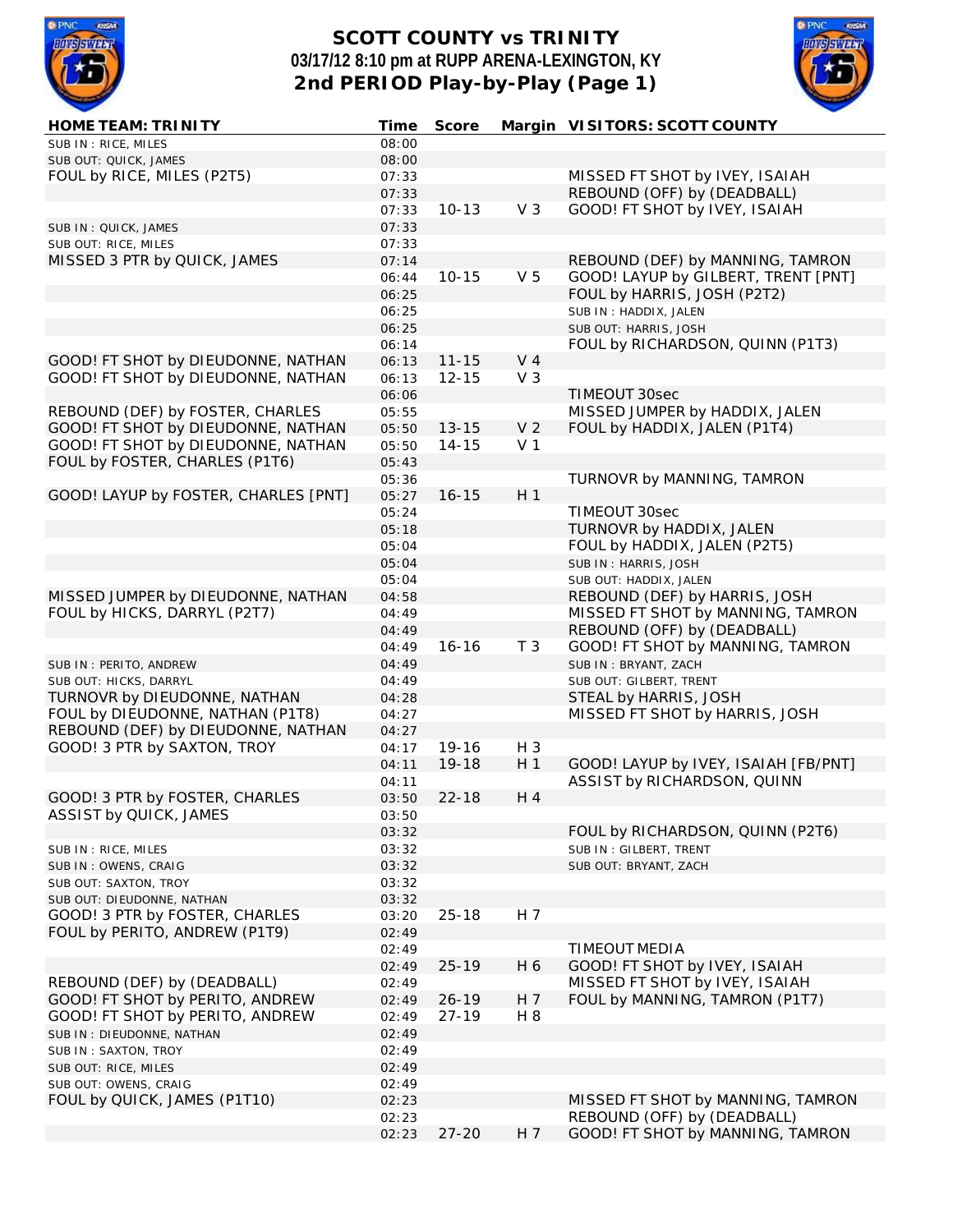

### **SCOTT COUNTY vs TRINITY 03/17/12 8:10 pm at RUPP ARENA-LEXINGTON, KY 2nd PERIOD Play-by-Play (Page 2)**



| <b>HOME TEAM: TRINITY</b>            | Time  | <b>Score</b> |      | Margin VISITORS: SCOTT COUNTY      |
|--------------------------------------|-------|--------------|------|------------------------------------|
| GOOD! LAYUP by DIEUDONNE, NATHAN [PN | 01:40 | 29-20        | H 9  |                                    |
| ASSIST by SAXTON, TROY               | 01:40 |              |      |                                    |
| REBOUND (DEF) by DIEUDONNE, NATHAN   | 01:17 |              |      | MISSED JUMPER by IVEY, ISAIAH      |
| MISSED FT SHOT by QUICK, JAMES       | 00:51 |              |      | FOUL by IVEY, ISAIAH (P1T8)        |
| REBOUND (OFF) by DIEUDONNE, NATHAN   | 00:51 |              |      |                                    |
| GOOD! LAYUP by SAXTON, TROY [PNT]    | 00:42 | $31 - 20$    | H 11 |                                    |
| REBOUND (DEF) by DIEUDONNE, NATHAN   | 00:29 |              |      | MISSED JUMPER by RICHARDSON, QUINN |
| TURNOVR by DIEUDONNE, NATHAN         | 00:22 |              |      |                                    |
|                                      | 00:21 |              |      | STEAL by MANNING, TAMRON           |
| REBOUND (DEF) by PERITO, ANDREW      | 00:14 |              |      | MISSED JUMPER by HARRIS, JOSH      |
| MISSED 3 PTR by FOSTER, CHARLES      | 00:03 |              |      | REBOUND (DEF) by GILBERT, TRENT    |

#### TRINITY 31, SCOTT COUNTY 20

|                                              | $\mathsf{In}$ | Off | 2nd | – Fast |                        |
|----------------------------------------------|---------------|-----|-----|--------|------------------------|
| 2nd period-only Paint T/O Chance Break Bench |               |     |     |        |                        |
| SCOTT COUNTY 4 0 0 2 0                       |               |     |     |        | Score tied - 1 time.   |
| TRINITY 6 2 2 0 2                            |               |     |     |        | Lead changed - 1 time. |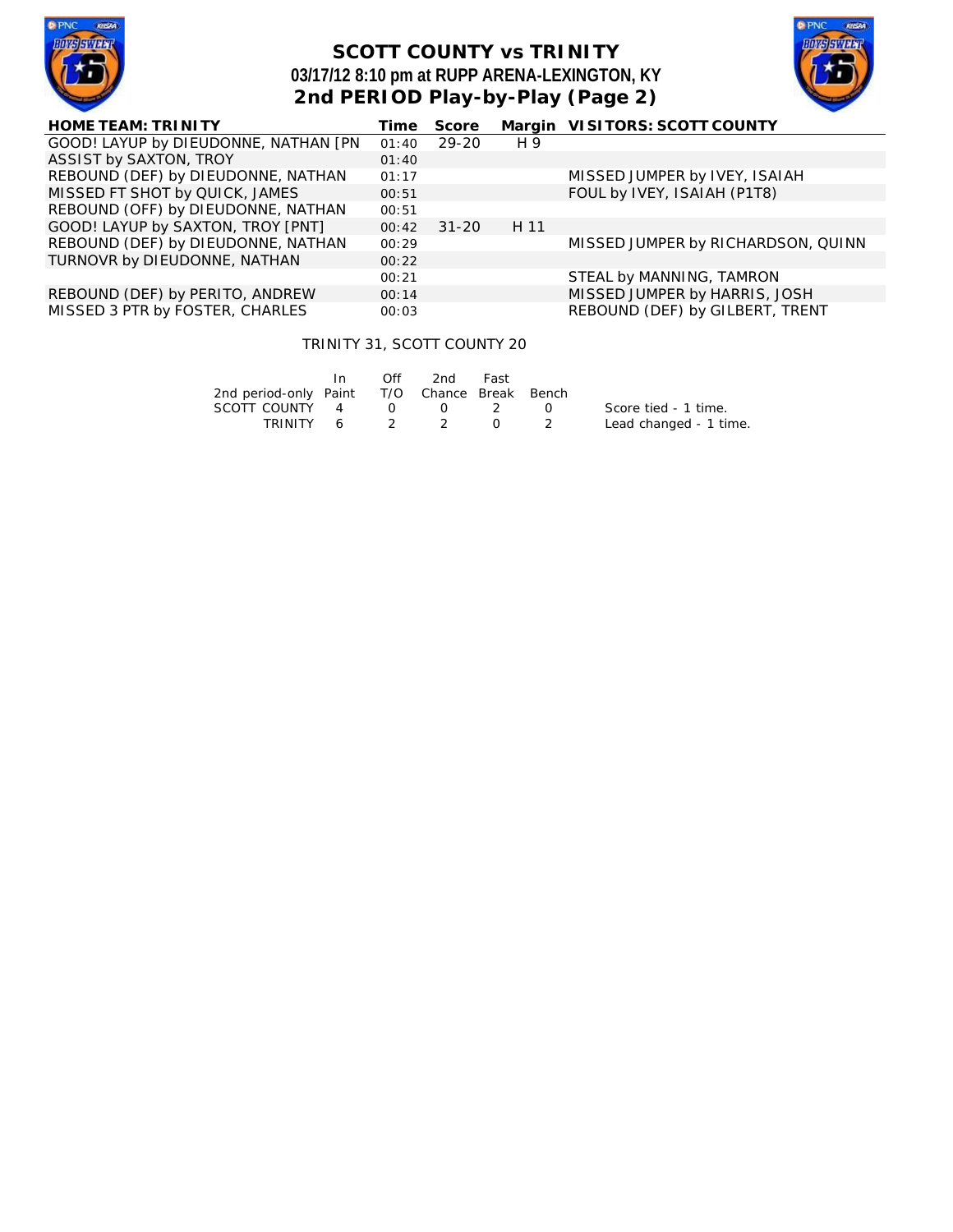

#### **Official Basketball Box Score -- 1st Half-Only SCOTT COUNTY vs TRINITY 03/17/12 8:10 pm at RUPP ARENA-LEXINGTON, KY**



#### **SCOTT COUNTY**

|                 |                                                                                                               |   | Total    | 3-Ptr                 | Rebounds |                |                |                |           |                 |          |               |          |                |                |
|-----------------|---------------------------------------------------------------------------------------------------------------|---|----------|-----------------------|----------|----------------|----------------|----------------|-----------|-----------------|----------|---------------|----------|----------------|----------------|
| ##              | Player                                                                                                        |   |          | FG-FGA FG-FGA  FT-FTA |          | Off Def Tot    |                |                | <b>PF</b> | <b>TP</b>       | A        | TO            | Blk      | Stl            | Min            |
| 23              | HARRIS, JOSH                                                                                                  |   | $0 - 2$  | $0 - 0$               | $O - 1$  |                |                |                | 2         |                 |          |               | O        |                | 15             |
| 24              | <b>IVEY, ISAIAH</b>                                                                                           |   | $2 - 4$  | $0 - 0$               | $2 - 4$  | $\Omega$       | $\overline{0}$ | 0              |           | 6               | $\Omega$ |               | $\Omega$ | $\overline{O}$ | 16             |
| 32              | MANNING, TAMRON                                                                                               |   | $4 - 5$  | $2 - 3$               | $2 - 4$  | 0              | 2              | 2              |           | 12              | ∩        |               | $\Omega$ |                | 16             |
| 10 <sup>°</sup> | RICHARDSON, QUINN                                                                                             | g | $0 - 1$  | $0-0$                 | $0-0$    | $\overline{0}$ | 2              | $\overline{2}$ | 2         | $\Omega$        | 3        | $\mathcal{P}$ | $\Omega$ | $\Omega$       | 16             |
| 12              | <b>GILBERT, TRENT</b>                                                                                         | g | $1 - 1$  | $0-0$                 | $0-0$    | $\overline{0}$ | 1              |                | $\Omega$  | $\overline{2}$  | ∩        | $\Omega$      | $\Omega$ |                | 15             |
| 01              | HADDIX, JALEN                                                                                                 |   | $0 - 1$  | $0 - 0$               | $0-0$    | $\Omega$       | $\overline{0}$ | $\Omega$       | 2         | $\Omega$        | $\Omega$ |               | $\Omega$ | $\Omega$       | 1              |
| 03              | BRYANT, ZACH                                                                                                  |   | $0 - 0$  | $0-0$                 | $0-0$    | $\Omega$       | $\overline{0}$ | $\Omega$       | $\Omega$  | 0               | $\Omega$ | $\Omega$      | $\Omega$ | 0              | $\mathbf 1$    |
| 11              | MURRAY, MATT                                                                                                  |   | $0 - 0$  | $0 - 0$               | $0 - 0$  | $\Omega$       | $\Omega$       | $\Omega$       | $\Omega$  | $\Omega$        | $\Omega$ | $\Omega$      | $\Omega$ | $\Omega$       | $\Omega$       |
| 30              | MARTINI, TONI                                                                                                 |   | $0-0$    | $0-0$                 | $0-0$    | $\Omega$       | $\Omega$       | $\Omega$       | $\Omega$  | $\Omega$        | O        | $\Omega$      | $\Omega$ | 0              | $\Omega$       |
| 33              | PETERSON, MATT                                                                                                |   | $0 - 0$  | $0 - 0$               | $0 - 0$  | $\Omega$       | $\Omega$       | $\Omega$       | $\Omega$  | 0               | $\Omega$ | $\Omega$      | $\Omega$ | $\overline{0}$ | $\Omega$       |
| 44              | SHORT, ANDREW                                                                                                 |   | $0-0$    | $0-0$                 | $0-0$    | $\Omega$       | $\Omega$       | 0              | $\Omega$  | $\Omega$        | ∩        | $\Omega$      | $\Omega$ | 0              | $\overline{O}$ |
|                 | Team                                                                                                          |   |          |                       |          |                | $\Omega$       |                |           |                 |          |               |          |                |                |
|                 | <b>Totals</b>                                                                                                 |   | $7 - 14$ | $2 - 3$               | $4 - 9$  | 2              | 6              | 8              | 8         | 20 <sub>l</sub> | 4        | 6             | $\Omega$ | $\mathbf{3}$   | 80             |
|                 | $\Gamma$ $\cap$ $\Gamma$ $\cap$ $\Gamma$ $\Gamma$ $\Gamma$ $\Gamma$ $\Gamma$ $\Gamma$<br>$\sim$ $\sim$ $\sim$ |   |          |                       |          |                |                |                |           |                 |          |               |          |                |                |

FG % 1st Half: 7-14 50.0% 3FG % 1st Half: 2-3 66.7% FT % 1st Half: 4-9 44.4%

#### **TRINITY**

|                |                        |   | Total     | $3-Ptr$               | Rebounds |                |                |                |          |                |          |                |                |                |          |
|----------------|------------------------|---|-----------|-----------------------|----------|----------------|----------------|----------------|----------|----------------|----------|----------------|----------------|----------------|----------|
| ##             | Player                 |   |           | FG-FGA FG-FGA  FT-FTA |          |                |                | Off Def Tot    | PF       | TP             | A        |                | TO BIK         | -StII          | Min      |
| 22             | DIEUDONNE, NATHAN      |   | 1-4       | $0-0$                 | $4 - 4$  | $\overline{2}$ | 3              | 5              | 1        | 6              | $\Omega$ | 3              | 1              | 0              | 13       |
| O <sub>4</sub> | HICKS, DARRYL          | g | $1 - 2$   | $0 - 1$               | $O-O$    | $\Omega$       | $\overline{O}$ | $\overline{O}$ | 2        | $\overline{2}$ | $\Omega$ | 1              | $\overline{0}$ | $\Omega$       | 10       |
| 10             | <b>FOSTER, CHARLES</b> | g | $5 - 6$   | $2 - 3$               | $O-O$    | 0              | 2              | $\overline{2}$ |          | 12             |          | $\Omega$       | $\Omega$       | $\Omega$       | 14       |
| 13             | <b>SAXTON, TROY</b>    | g | $2 - 2$   | $1 - 1$               | $0 - 0$  | $\Omega$       | $\Omega$       | $\overline{O}$ | $\Omega$ | 5              |          | $\Omega$       | $\Omega$       | $\overline{O}$ | 12       |
| 32             | QUICK, JAMES           | g | $2 - 4$   | $0 - 2$               | $0 - 1$  | 0              | $\mathbf 0$    | 0              |          | 4              |          | $\overline{0}$ | 0              | 0              | 16       |
| 01             | IVORY, TREY            |   | $O - O$   | $0 - 0$               | $0-0$    | $\Omega$       | $\Omega$       | $\overline{O}$ | $\Omega$ | $\overline{O}$ | $\Omega$ | $\Omega$       | $\overline{0}$ | $\Omega$       | $\Omega$ |
| 14             | <b>HEPLER, HUNTER</b>  |   | $0 - 0$   | $0-0$                 | $0 - 0$  | 0              | 0              | $\Omega$       | $\Omega$ | 0              | $\Omega$ | $\Omega$       | $\Omega$       | 0              | 0        |
| 20             | PERITO, ANDREW         |   | $0 - 0$   | $0-0$                 | $2 - 2$  | $\Omega$       | 1              | 1              | 1        | $\overline{2}$ | $\Omega$ | $\Omega$       | $\Omega$       | $\Omega$       | 7        |
| 21             | RICE, MILES            |   | $0 - 1$   | $0-0$                 | $0-0$    | 0              | $\Omega$       | $\overline{O}$ | 2        | 0              |          | $\Omega$       | $\Omega$       | 1              | 4        |
| 31             | THURMAN, DAMON         |   | $0 - 0$   | $0-0$                 | $0-0$    | $\Omega$       | $\Omega$       | $\Omega$       | $\Omega$ | $\overline{O}$ | $\Omega$ | $\Omega$       | $\Omega$       | $\Omega$       | $\Omega$ |
| 33             | <b>OWENS, CRAIG</b>    |   | $0 - 0$   | $0-0$                 | $0-0$    | 0              | 0              | 0              | 0        | 0              | $\Omega$ | $\Omega$       | $\Omega$       | 0              | 3        |
| 34             | STROTHMAN, SAM         |   | $O - O$   | $0 - 0$               | $0 - 0$  | $\Omega$       | $\Omega$       | $\overline{O}$ | $\Omega$ | $\overline{O}$ | $\Omega$ | $\Omega$       | $\overline{0}$ | $\Omega$       | $\Omega$ |
| 44             | PAGE, DEMARCUS         |   | $0 - 0$   | $0-0$                 | $0-0$    | 0              | $\Omega$       | $\Omega$       | 2        | $\Omega$       | $\Omega$ | $\Omega$       | $\Omega$       |                |          |
|                | Team                   |   |           |                       |          | $\Omega$       | 0              | 0              |          |                |          |                |                |                |          |
|                | Totals                 |   | $11 - 19$ | $3 - 7$               | $6 - 7$  | $\overline{2}$ | 6              | 8 <sup>1</sup> | 10       | 31             | 4        | 4              |                | $\overline{2}$ | 80       |

FG % 1st Half: 11-19 57.9% 3FG % 1st Half: 3-7 42.9% FT % 1st Half: 6-7 85.7%

Officials: SCOTT BOTTOMS, MIKE ASHURST, JEFF WATSON, A-JOHNNY WEBB Technical fouls: SCOTT COUNTY-None. TRINITY-None. Attendance: 14064

| Score by periods     | 1st | 2nd | Total |
|----------------------|-----|-----|-------|
| <b>ISCOTT COUNTY</b> |     |     |       |
|                      |     |     |       |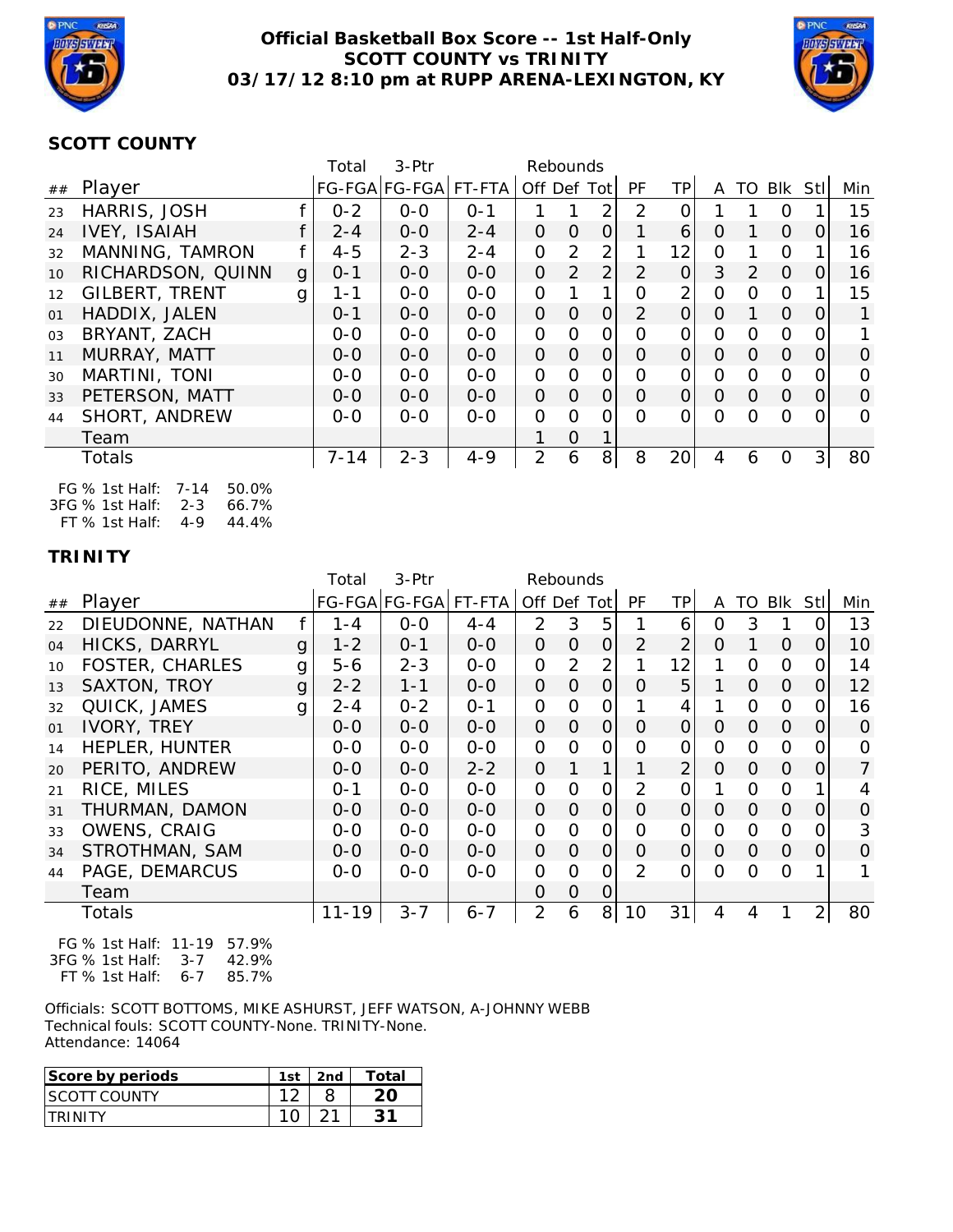

# **SCOTT COUNTY VS TRINITY** 03/17/12 8:10 pm at RUPP ARENA-LEXINGTON, KY<br>3rd PERIOD Play-by-Play (Page 1)



| <b>MUME TEAM: TRINITY</b>            | Time  | <b>Score</b> |                 | <b>Margin VISITORS: SCOTT COUNTY</b> |
|--------------------------------------|-------|--------------|-----------------|--------------------------------------|
| GOOD! LAYUP by QUICK, JAMES [PNT]    | 07.41 | $33 - 20$    | H 13            |                                      |
| REBOUND (DEF) by DIEUDONNE, NATHAN   | 07:11 |              |                 | MISSED JUMPER by MANNING, TAMRON     |
| TURNOVR by FOSTER, CHARLES           | 06:41 |              |                 |                                      |
|                                      | 06:40 |              |                 | STEAL by HARRIS, JOSH                |
|                                      | 06:36 | $33 - 22$    | H 11            |                                      |
|                                      | 06.36 |              |                 | GOOD! LAYUP by MANNING, TAMRON [PNT] |
|                                      |       |              |                 | ASSIST by GILBERT, TRENT             |
| MISSED 3 PTR by HICKS, DARRYL        | 06.14 |              |                 | REBOUND (DEF) by MANNING, TAMRON     |
| REBOUND (DEF) by FOSTER, CHARLES     | 06:04 |              |                 | MISSED JUMPER by RICHARDSON, QUINN   |
| MISSED JUMPER by QUICK, JAMES        | 05:58 |              |                 |                                      |
| REBOUND (OFF) by DIEUDONNE, NATHAN   | 05:58 |              |                 |                                      |
| MISSED TIP-IN by DIEUDONNE, NATHAN   | 05:55 |              |                 |                                      |
| REBOUND (OFF) by FOSTER, CHARLES     | 05.55 |              |                 |                                      |
| TIMEOUT 30sec                        | 05:52 |              |                 |                                      |
| MISSED JUMPER by SAXTON, TROY        | 05:37 |              |                 |                                      |
| REBOUND (OFF) by QUICK, JAMES        | 05:37 |              |                 |                                      |
|                                      |       |              |                 |                                      |
| GOOD! TIP-IN by QUICK, JAMES [PNT]   | 05.35 | $35 - 22$    | H <sub>13</sub> |                                      |
| FOUL by HICKS, DARRYL (P3T1)         | 05:03 | $35 - 23$    | H <sub>12</sub> | GOOD! FT SHOT by MANNING, TAMRON     |
| REBOUND (DEF) by DIEUDONNE, NATHAN   | 05:03 |              |                 | MISSED FT SHOT by MANNING, TAMRON    |
| SUB IN : PAGE, DEMARCUS              | 05:03 |              |                 |                                      |
| SUB OUT: HICKS, DARRYL               | 05:03 |              |                 |                                      |
|                                      | 04:47 |              |                 | FOUL by MANNING, TAMRON (P2T1)       |
|                                      | 04:47 |              |                 | FOUL by HARRIS, JOSH (P3T2)          |
| SUB IN: RICE, MILES                  | 04:47 |              |                 |                                      |
| SUB OUT: SAXTON, TROY                | 04:47 |              |                 |                                      |
|                                      | 04:35 |              |                 |                                      |
|                                      |       |              |                 | FOUL by GILBERT, TRENT (P1T3)        |
|                                      | 04.21 |              |                 | FOUL by GILBERT, TRENT (P2T4)        |
|                                      | 04:21 |              |                 | SUB IN: BRYANT, ZACH                 |
|                                      | 04:21 |              |                 | SUB OUT: GILBERT, TRENT              |
| TURNOVR by PAGE, DEMARCUS            | 04:06 |              |                 | STEAL by MANNING, TAMRON             |
| FOUL by QUICK, JAMES (P2T2)          | 04:05 |              |                 |                                      |
| REBOUND (DEF) by PAGE, DEMARCUS      | 03:47 |              |                 | MISSED JUMPER by IVEY, ISAIAH        |
| GOOD! LAYUP by FOSTER, CHARLES [PNT] | 03.41 | $37 - 23$    | H 14            |                                      |
|                                      | 03:29 | $37 - 25$    | H <sub>12</sub> | GOOD! LAYUP by MANNING, TAMRON [PNT] |
| FOUL by RICE, MILES (P3T3)           | 03:27 | $37 - 26$    | H 11            | GOOD! FT SHOT by MANNING, TAMRON     |
| SUB IN: SAXTON, TROY                 | 03:27 |              |                 |                                      |
| SUB IN: PERITO, ANDREW               | 03:27 |              |                 |                                      |
| SUB OUT: FOSTER, CHARLES             | 03:27 |              |                 |                                      |
|                                      | 03:27 |              |                 |                                      |
| SUB OUT: QUICK, JAMES                |       |              |                 |                                      |
|                                      | 03:18 |              |                 | FOUL by RICHARDSON, QUINN (P3T5)     |
|                                      | 03:05 |              |                 | FOUL by BRYANT, ZACH (P1T6)          |
| GOOD! 3 PTR by DIEUDONNE, NATHAN     | 02:48 | $40 - 26$    | H 14            |                                      |
| ASSIST by SAXTON, TROY               | 02:48 |              |                 |                                      |
|                                      | 02:37 | 40-29        | H 11            | GOOD! 3 PTR by MANNING, TAMRON       |
|                                      | 02:37 |              |                 | <b>ASSIST by HARRIS, JOSH</b>        |
| GOOD! 3 PTR by SAXTON, TROY          | 02:18 | 43-29        | H 14            |                                      |
| <b>ASSIST by RICE, MILES</b>         | 02:18 |              |                 |                                      |
|                                      | 01:59 | $43 - 31$    | H <sub>12</sub> | GOOD! LAYUP by HARRIS, JOSH [PNT]    |
|                                      | 01:59 |              |                 |                                      |
|                                      |       |              |                 | ASSIST by BRYANT, ZACH               |
| MISSED JUMPER by DIEUDONNE, NATHAN   | 01:46 |              |                 | REBOUND (DEF) by RICHARDSON, QUINN   |
|                                      | 01:27 | 43-33        | H 10            | GOOD! LAYUP by MANNING, TAMRON [PNT] |
| TIMEOUT TEAM                         | 01:21 |              |                 |                                      |
| SUB IN : OWENS, CRAIG                | 01:21 |              |                 | SUB IN: GILBERT, TRENT               |
| SUB IN: FOSTER, CHARLES              | 01:21 |              |                 | SUB OUT: BRYANT, ZACH                |
| SUB IN : QUICK, JAMES                | 01:21 |              |                 |                                      |
| SUB OUT: PAGE, DEMARCUS              | 01:21 |              |                 |                                      |
| SUB OUT: DIEUDONNE, NATHAN           | 01:21 |              |                 |                                      |
| SUB OUT: RICE, MILES                 | 01:21 |              |                 |                                      |
| GOOD! LAYUP by QUICK, JAMES [PNT]    | 01:09 | 45-33        | $H_12$          |                                      |
| ASSIST by OWENS, CRAIG               | 01:09 |              |                 |                                      |
| FOUL by PERITO, ANDREW (P2T4)        | 00:57 |              |                 |                                      |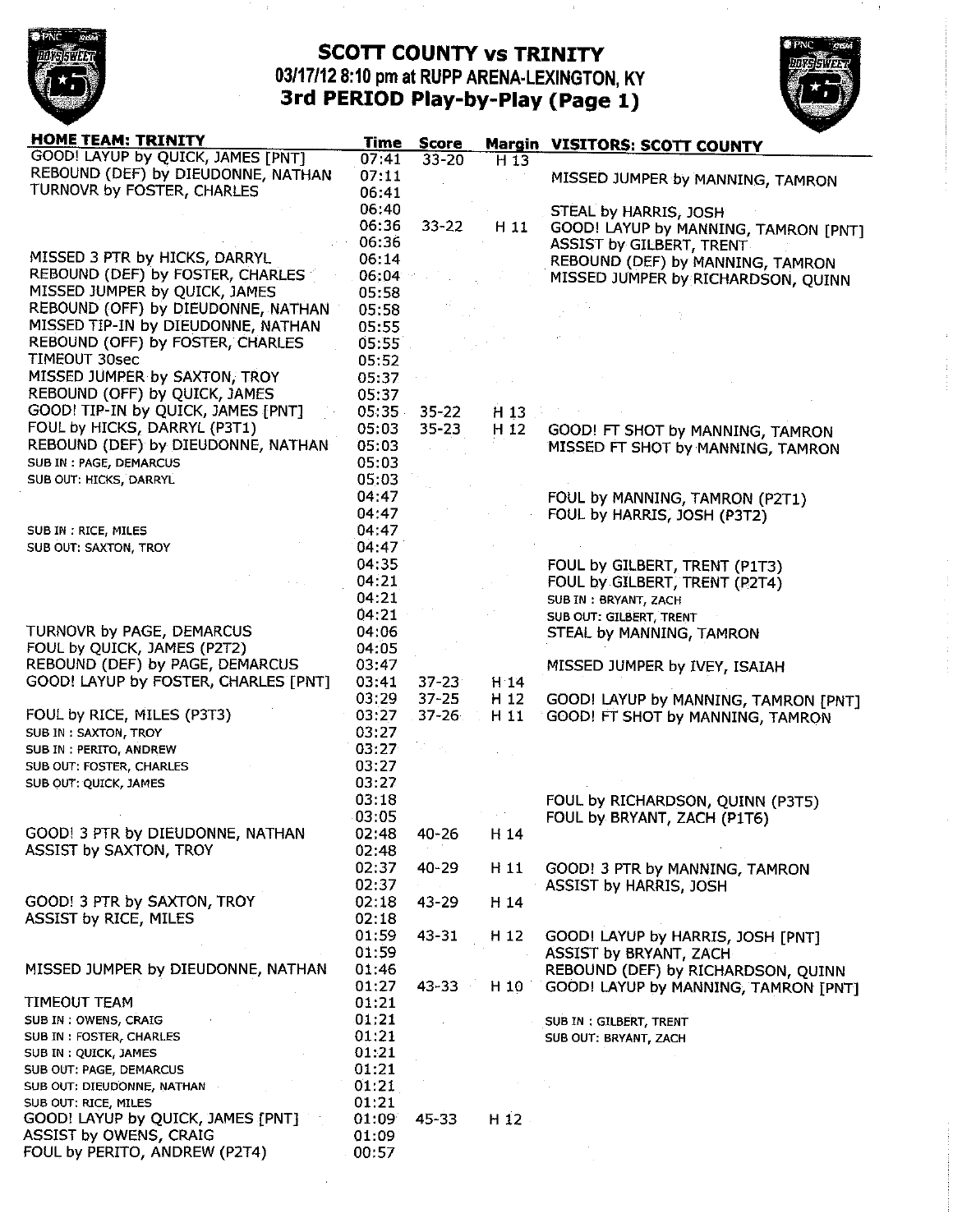

# **SCOTT COUNTY VS TRINITY** 03/17/12 8:10 pm at RUPP ARENA-LEXINGTON, KY<br>3rd PERIOD Play-by-Play (Page 2)



| <b>HOME TEAM: TRINITY</b>                                      | Time            | Score             | Margin                  | <b>VISITORS: SCOTT COUNTY</b>                     |
|----------------------------------------------------------------|-----------------|-------------------|-------------------------|---------------------------------------------------|
| FOUL by OWENS, CRAIG (P1T5)<br>REBOUND (DEF) by (TEAM)         | 00:57<br>00:55  | 45-34             | H 11                    | TIMEOUT MEDIA<br>GOOD! FT SHOT by MANNING, TAMRON |
| SUB IN : HICKS, DARRYL                                         | 00:55<br>00:55  |                   |                         | MISSED FT SHOT by MANNING, TAMRON                 |
| SUB IN: DIEUDONNE, NATHAN<br>SUB OUT: OWENS, CRAIG             | 00:55<br>.00:55 |                   |                         |                                                   |
| SUB OUT: PERITO, ANDREW<br>GOOD! LAYUP by SAXTON, TROY [PNT]   | 00:55<br>00:38  | $47 - 34$         | H13                     |                                                   |
| FOUL by QUICK, JAMES (P3T6)<br>SUB IN ; RICE, MILES            | 00:13<br>00:13  |                   |                         |                                                   |
| SUB OUT: QUICK, JAMES                                          | 00:13<br>00:11  | $47 - 36$         | H 11                    | GOOD! JUMPER by GILBERT, TRENT                    |
| GOOD! FT SHOT by SAXTON, TROY<br>GOOD! FT SHOT by SAXTON, TROY | 00:02<br>00:02  | 48-36<br>$-49-36$ | H <sub>12</sub><br>H 13 | FOUL by GILBERT, TRENT (P3T7)                     |
|                                                                |                 |                   |                         |                                                   |

#### TRINITY 49, SCOTT COUNTY 36

|                       | In.  | Off | 2nd.                   | Fast |                         |
|-----------------------|------|-----|------------------------|------|-------------------------|
| 3rd period-only Paint |      |     | T/O Chance Break Bench |      |                         |
| SCOTT COUNTY 8        |      |     |                        |      | Score tied - 0 times.   |
| TRINITY               | - 10 |     |                        |      | Lead changed - 0 times. |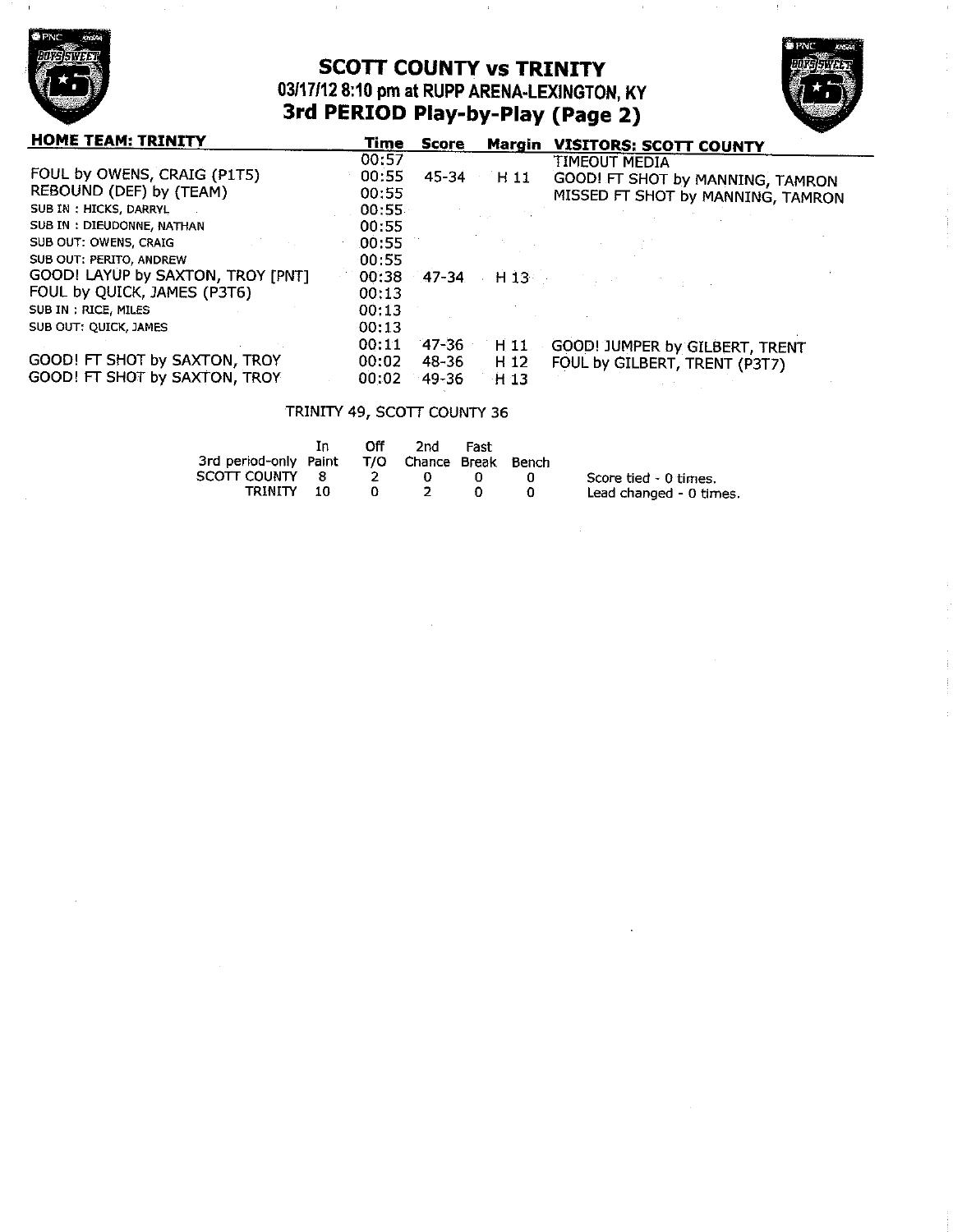

### **SCOTT COUNTY VS TRINITY** 03/17/12 8:10 pm at RUPP ARENA-LEXINGTON, KY<br>4th PERIOD Play-by-Play (Page 1)



| MUME IEAM: IKINITY                   | Time  | Score     |                 | <b>Margin VISITORS: SCOTT COUNTY</b>  |
|--------------------------------------|-------|-----------|-----------------|---------------------------------------|
| <b>REBOUND (DEF) by (TEAM)</b>       | 07:48 |           |                 | MISSED 3 PTR by GILBERT, TRENT        |
| SUB IN : RICE, MILES                 | 07:46 |           |                 |                                       |
| SUB OUT: QUICK, JAMES                | 07:46 |           |                 |                                       |
| MISSED LAYUP by FOSTER, CHARLES      | 07:24 |           |                 | REBOUND (DEF) by IVEY, ISAIAH         |
| REBOUND (DEF) by HICKS, DARRYL       | 07:15 |           |                 |                                       |
|                                      |       |           |                 | MISSED LAYUP by MANNING, TAMRON       |
| GOOD! LAYUP by DIEUDONNE, NATHAN [PN | 07.08 | 51-36     | H <sub>15</sub> |                                       |
| <b>ASSIST by RICE, MILES</b>         | 07:08 |           |                 |                                       |
| GOOD! FT SHOT by DIEUDONNE, NATHAN   | 07:08 | 52-36     | H 16            | FOUL by MANNING, TAMRON (P3T8)        |
| FOUL by RICE, MILES (P4T7)           | 07:02 | 52-37     | H 15            | GOOD! FT SHOT by IVEY, ISAIAH         |
|                                      | 07:02 | $52 - 38$ | $H_1$ 14        | GOOD! FT SHOT by IVEY, ISAIAH         |
|                                      |       |           |                 |                                       |
| SUB IN : QUICK, JAMES                | 07:02 |           |                 |                                       |
| SUB OUT: RICE, MILES                 | 07:02 |           |                 |                                       |
| GOOD! LAYUP by HICKS, DARRYL [PNT]   | 06:51 | 54-38     | H 16            |                                       |
| ASSIST by DIEUDONNE, NATHAN          | 06:42 |           |                 |                                       |
|                                      | 06:29 |           |                 | TURNOVR by (TEAM)                     |
|                                      | 06:28 |           |                 |                                       |
|                                      |       |           |                 | SUB IN: BRYANT, ZACH                  |
|                                      | 06.28 |           |                 | SUB IN: HADDIX, JALEN                 |
|                                      | 06.28 |           |                 | SUB OUT: RICHARDSON, QUINN            |
|                                      | 06:28 |           |                 | SUB OUT: HARRIS, JOSH                 |
| GOOD! 3 PTR by HICKS, DARRYL         | 06:06 | 57-38     | H 19            |                                       |
| ASSIST by QUICK, JAMES               | 06:06 |           |                 |                                       |
| REBOUND (DEF) by DIEUDONNE, NATHAN   | 05.54 |           |                 | MISSED JUMPER by MANNING, TAMRON      |
|                                      |       |           |                 |                                       |
| GOOD! FT SHOT by FOSTER, CHARLES     | 05:38 | 58-38     | H 20            | FOUL by HADDIX, JALEN (P3T9)          |
| GOOD! FT SHOT by FOSTER, CHARLES     | 05:38 | 59-38     | H 21            |                                       |
| REBOUND (DEF) by DIEUDONNE, NATHAN   | 05:28 |           |                 | MISSED LAYUP by IVEY, ISAIAH          |
| GOOD! 3 PTR by HICKS, DARRYL         | 04:58 | $62 - 38$ | H <sub>24</sub> |                                       |
| ASSIST by QUICK, JAMES               | 04:58 |           |                 |                                       |
| BLOCK by DIEUDONNE, NATHAN           | 04:44 |           |                 |                                       |
|                                      |       |           |                 | MISSED LAYUP by HADDIX, JALEN         |
| REBOUND (DEF) by DIEUDONNE, NATHAN   | 04:43 |           |                 |                                       |
| MISSED FT SHOT by FOSTER, CHARLES    | 04:26 |           |                 | FOUL by GILBERT, TRENT (P4T10)        |
| REBOUND (OFF) by (DEADBALL)          | 04:26 |           |                 |                                       |
| MISSED FT SHOT by FOSTER, CHARLES    | 04:26 |           |                 | REBOUND (DEF) by RICHARDSON, QUINN    |
|                                      | 04:26 |           |                 | SUB IN : HARRIS, JOSH                 |
|                                      | 04:26 |           |                 | SUB IN: RICHARDSON, QUINN             |
|                                      |       |           |                 |                                       |
|                                      | 04:26 |           |                 | SUB OUT: GILBERT, TRENT               |
|                                      | 04:26 |           |                 | SUB OUT: HADDIX, JALEN                |
| FOUL by FOSTER, CHARLES (P2T8)       | 04:25 | $62 - 39$ | H 23            | GOOD! FT SHOT by RICHARDSON, QUINN    |
|                                      | 04:25 | $62 - 40$ | H 22            | GOOD! FT SHOT by RICHARDSON, QUINN    |
| TIMEOUT 30sec                        | 04:09 |           |                 |                                       |
| GOOD! FT SHOT by FOSTER, CHARLES     | 03:45 | $63 - 40$ | H 23            | FOUL by RICHARDSON, QUINN (P4T11)     |
| GOOD! FT SHOT by FOSTER, CHARLES     | 03:45 | 64-40     | H 24            |                                       |
|                                      |       |           |                 |                                       |
|                                      | 03:23 | $64 - 43$ | H 21            | GOOD! 3 PTR by RICHARDSON, QUINN      |
| TURNOVR by QUICK, JAMES              | 02:57 |           |                 |                                       |
|                                      | 02:56 |           |                 | STEAL by IVEY, ISAIAH                 |
|                                      | 02:55 |           |                 | MISSED LAYUP by RICHARDSON, QUINN     |
|                                      | 02:55 |           |                 | REBOUND (OFF) by MANNING, TAMRON      |
|                                      | 02:53 | 64-45     | H 19            |                                       |
|                                      |       |           |                 | GOOD! TIP-IN by MANNING, TAMRON [PNT] |
|                                      | 02:40 |           |                 | FOUL by RICHARDSON, QUINN (P5T12)     |
| TIMEOUT media                        | 02:40 |           |                 |                                       |
| GOOD! FT SHOT by SAXTON, TROY        | 02:40 | 65-45     | H 20            |                                       |
| MISSED FT SHOT by SAXTON, TROY       | 02:40 |           |                 | REBOUND (DEF) by MANNING, TAMRON      |
|                                      | 02:40 |           |                 | SUB IN: GILBERT, TRENT                |
|                                      | 02:40 |           |                 |                                       |
|                                      |       |           |                 | SUB OUT: RICHARDSON, QUINN            |
| REBOUND (DEF) by DIEUDONNE, NATHAN   | 02:31 |           |                 | MISSED JUMPER by MANNING, TAMRON      |
| GOOD! 3 PTR by HICKS, DARRYL         | 02:07 | 68-45     | H 23            |                                       |
| ASSIST by SAXTON, TROY               | 02:07 |           |                 |                                       |
| FOUL by HICKS, DARRYL (P4T9)         | 01:53 | 68-46     | H 22            | GOOD! FT SHOT by IVEY, ISAIAH         |
|                                      | 01:53 | 68-47     | H 21            | GOOD! FT SHOT by IVEY, ISAIAH         |
| SUB IN: OWENS, CRAIG                 | 01:53 |           |                 | SUB IN : HADDIX, JALEN                |
|                                      | 01:53 |           |                 |                                       |
| SUB IN: THURMAN, DAMON               |       |           |                 | SUB OUT: HARRIS, JOSH                 |
| SUB OUT: DIEUDONNE, NATHAN           | 01:53 |           |                 |                                       |
| SUB OUT: SAXTON, TROY                | 01:53 |           |                 |                                       |
| TURNOVR by OWENS, CRAIG              | 01:44 |           |                 |                                       |